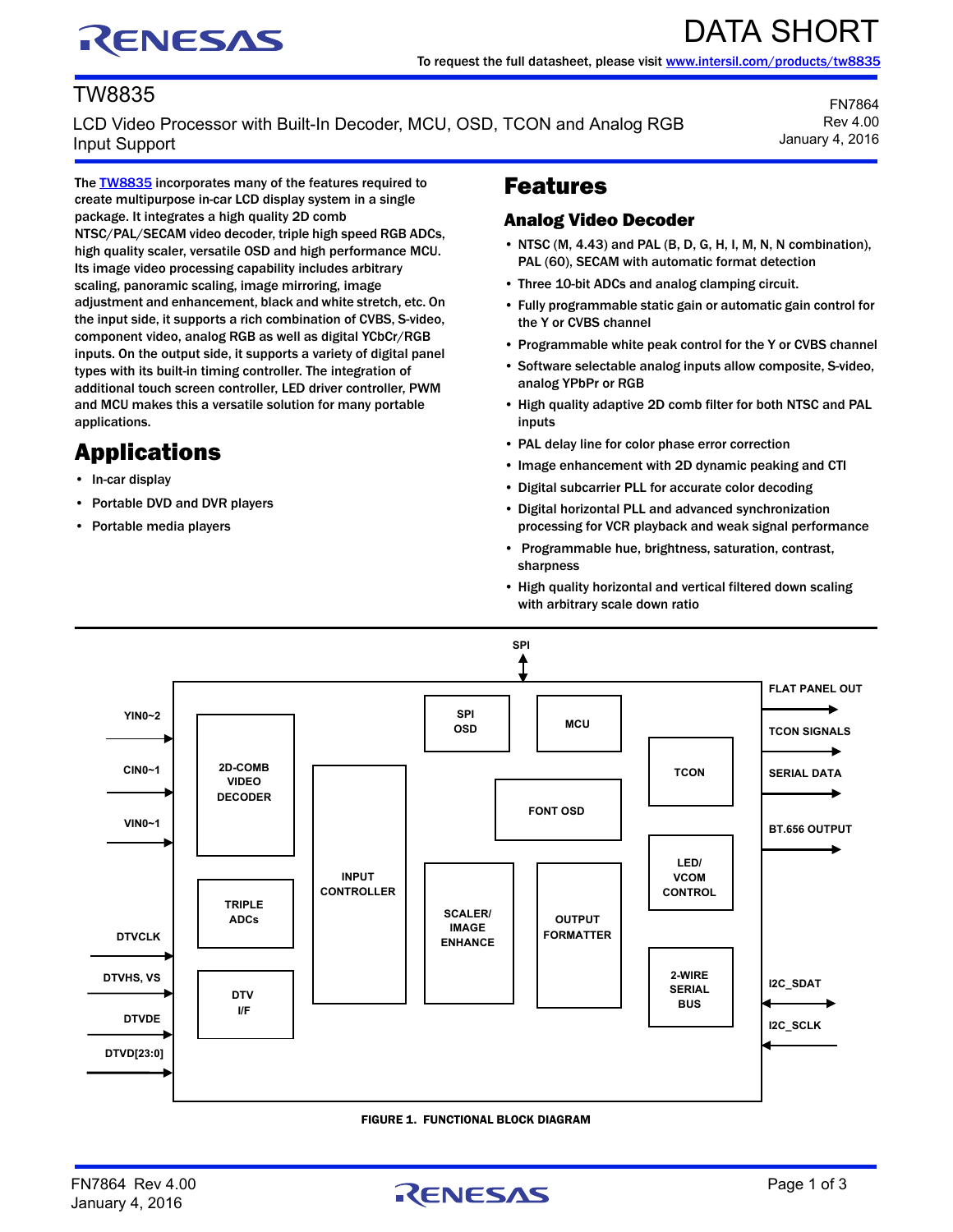### Features (Continued)

#### Analog RGB Inputs

- Triple high speed 10-bit ADCs with clamping and programmable gain amplifier
- SOG and H/VSYNC support for YPbPr or RGB input
- Built-in line locked PLL with sync separator
- Supports input resolution up to 1080p

#### Digital Inputs Support

- Supports both BT.656 and 601 video formats
- Supports YCbCr/RGB 24-bit input
- Supports RGB.565 + BT.656 at the same time
- Supports input resolution up to 1080p

#### TFT Panel Support

- Built-in programmable timing controller
- Supports 3, 4, 6 or 8 bits per pixel up to 16.8 million colors with built-in dithering engine
- Supports digital panel up to XGA resolution
- Supports serial (8-bit) RGB panel

#### Font Based On-Screen Display

- Four window font OSD with bordering/shadow
- 10kB programmable font RAM and 512 display RAM
- $1/2/3/4$  bits/pixel
- Supports variable width  $(12/16)$ , height  $(2~32)$

#### SPI Flash Based On-Screen Display

- Nine bitmap based OSD windows through SPI
- Supports 4/6/8 bits/pixel
- Supports RLE decompression for one window
- Supports overlapping between windows

#### Image Processing

- High quality scaler with both up/down and panorama scaling support
- Built-in 2D deinterlacing function
- Programmable brightness, contrast, saturation, hue and sharpness
- Programmable color transient improvement control
- Supports programmable cropping of input video and graphics
- Independent RGB gain and offset controls
- DTV hue adjustment
- Programmable 8-bit gamma correction for each color
- Black/white stretch

#### Clock Generation

- Spread spectrum profile based on triangular modulation with center spread
- Programmable modulation frequency and spread width

#### Timing Controller (TCON)

- Supports programmable interface signals for control
- Column (source) driver/row (gate) driver

#### **MCU**

- Industry standard 8052 based
- Code fetch from external SPI flash memory
- 256B code cache
- 2k XDATA memory
- Support power save mode with 32k internal clock
- ISP (in system programming) with internal boot ROM

#### Decoder Output

• Independent BT.656 decoder output

#### Touch Screen Controller

- Built-in 4-wire resistive touch screen
- 12-bit ADC
- 4-channel auxiliary input

#### Miscellaneous

- Supports 2-wire serial bus interface
- Built-in single LED backlight controller
- Built-in VCOM DC voltage
- Built-in VCOM AC
- Built-in DC/DC converter
- Up to 4 PWMs
- GPIOs
- 1.8/3.3V operation
- Power-down mode
- Single 27MHz crystal
- 128 pin LQFP and 144 pin TFBGA package